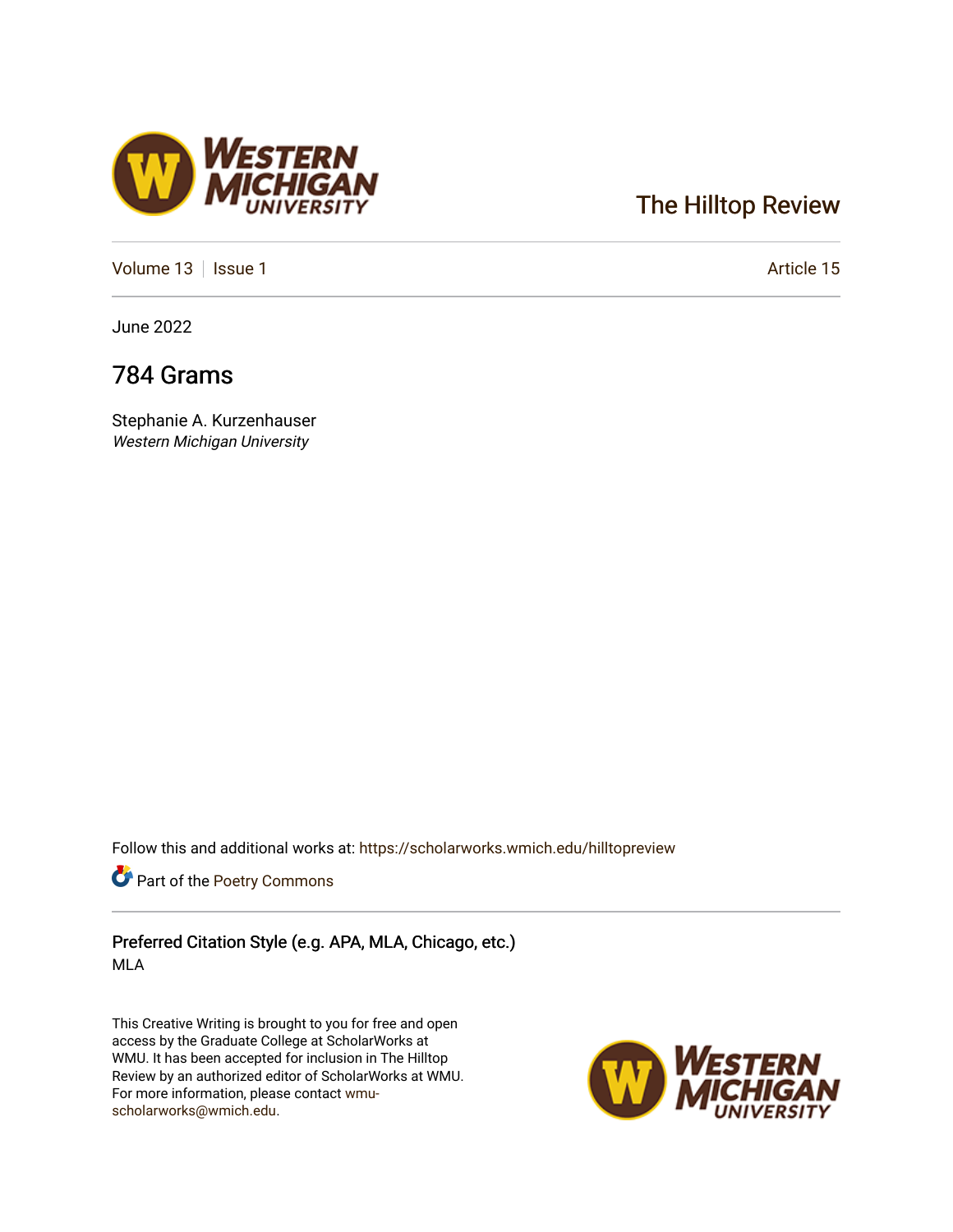## **784 Grams** *By Stephanie A. Kurzenhauser*

**Abstract:** This poem elucidates my experience of grief and loss in response to breast cancer and a bilateral mastectomy without reconstruction.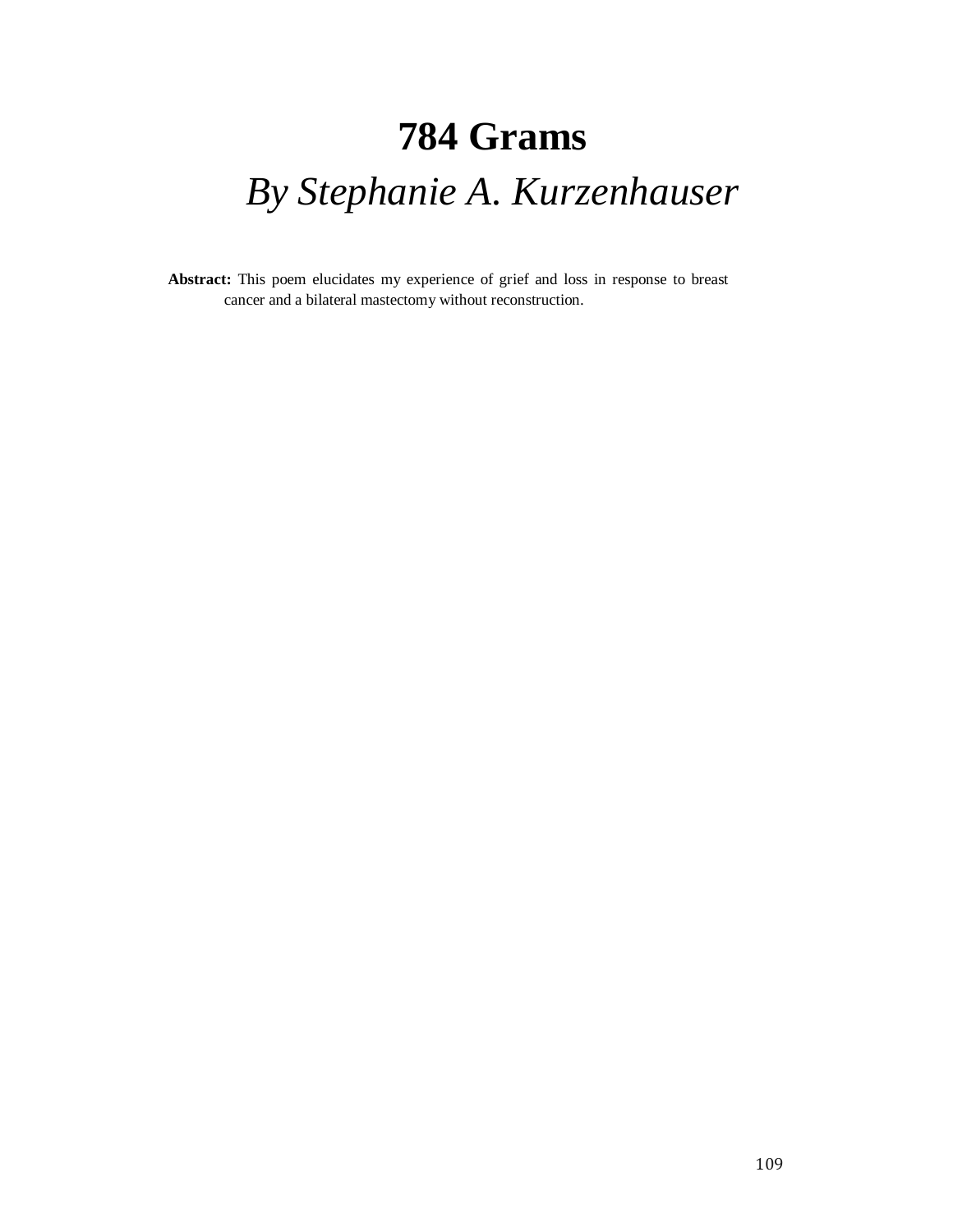## **784 Grams**

I'll try on the fuchsia one first.

My daughter has always told me I look so pretty wearing it,the thin shoulder straps descending to a flowered bodice with puckered stitching cradling my breasts.

The liberation of a summer dressuncloaking skin and body,

reflecting the beauty of womanhood in mirrorsor in the beseeching eyes of a beloved.

Keeping my eyes pinched closed,

I ease the cotton fabric over my head and pull it down.The dress is on.

Suddenly, I feel like I'm at a hair salon, the chair about to be spun around for a climactic reveal.Turning my body and opening my gaze, I realize I'm stiffly holding the reservoir of my breath.

I survey what I see before me,willing the breath's return.

My first inhalation is sharp and cold,followed by a hot, long exhalation - a novella in each respiration. I'll need a big cardboard box.

I could ask my daughter if she'd like any of the clothing.

She usually loves to wear my things but maybe these would feel like prickly bursagainst her skin,

or make her cry.

Donation is probably the best bet.

I raise my hands up to my chest,the emptiness billowing out. Pressing against bony sternum and upper ribs,my palms compress pockets of air with whole universes of grief inside them.

My 329 gram left breast and 455 gram right breast were fixed in formalin and delivered to the pathologist, histologic type and tumor size